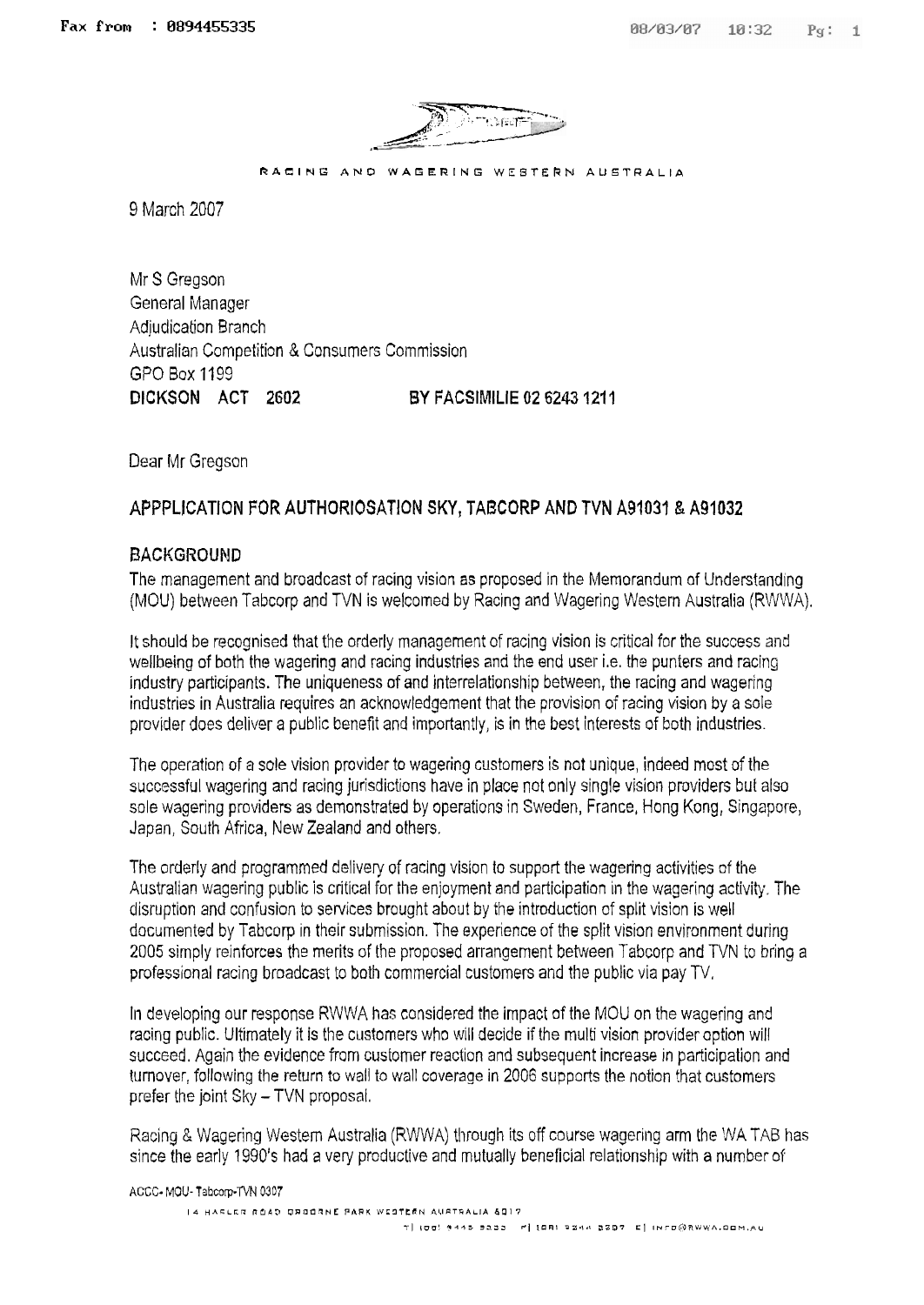Eastern State TABS in relation to joint pooling. The pooling arrangements have assisted the organisation to firstly meet its funding role to the Western Australian racing industry and secondly it has afforded Western Australian customers access to larger pools and potentially larger dividends. Importantly the various pooling arrangements have been supported by the provision of the relevant racing vision from race trackslclubs throughout Australia and indeed throughout the world. Without adequate programming the wagering operator would not be able to maximise wagering revenues, as was demonstrated in 2005 when Sky Channel and TVN operated split vision services to the wagering providers . This had a detrimental impact on those parties reliant on a healthy wagering and racing sector.

#### **Specifjc** comment **on** *the* likely **public** *benefits and* **the** lik~ly **effect on** competition or any public *detriment* **arising** from the *MOW*

Ultimately the benefits and likely impact arising out of the MOU must be referenced to the wagering and racing public and participants in those industries.

Wagering customers demand access to a full range of racing product, whether it be the thoroughbreds, harness or greyhounds and equally as important local, national or international products. The orderly presentation of the racing vision to support the wagering services supplied by the various totalisators and bookmaking services throughout Australia is critical to the wagering customer and racing enthusiasts.

By its very nature wagering customers demand access to vision as part of the overall wagering experience. Australians have been very fortunate in that a single service provider has been in place to support the vision needs of the wagering public and that of the wagering operators.

The development under the MOU of a dual service offering that allows the public to view both a wall to wall programme as dictated by the wagering operators or that of alternate dedicated services such as the thoroughbred only channel will address many of the concerns of customers and participants who may have a specific bent towards a particular code.

The MOU ends the split vision and will provide racing vision in a form that meets the needs of the wagering public.

In summary the MOU will deliver:

- **e** increased wagering turnover and the resultant positive revenue flows to the racing industry, wagering operators and Governments through taxation. . what the wagering public want and demand – that is access to racing vision in a professional format to support their wagering experience.
- a dedicated racing channel to meet the specific needs of thoroughbred racing enthusiasts.
- a reduction in operating costs that through production efficiencies, for the vision suppliers and reduction in inefficient activities that can be passed onto the industry and shareholders.
- **e** improved capacity for innovation in delivery of vision,
- **0** better promotion of the Australian racing industw.
- improved delivery of a dedicated thoroughbred racing channel given the additional racing product that would be scheduled on the thoroughbred only pay TV channel and the dedicated TVN broadcast service.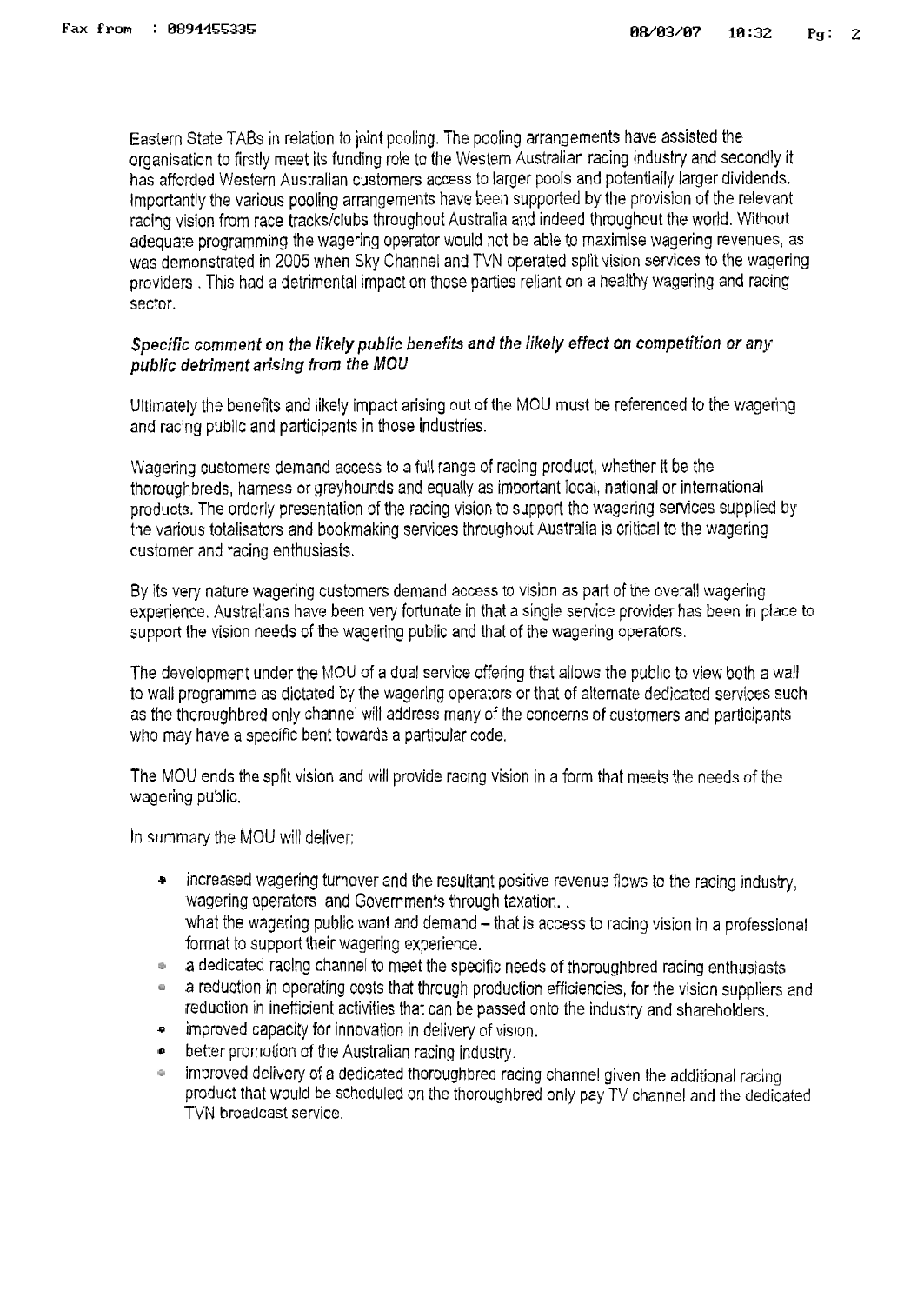## Specific comment **on** how **the MOU** affects:

### Ability of thoroughbred, harness and greyhound clubs to license their broadcast rights.

Under the MOU there continues to be competition between TVN and Sky Channel (and indeed any other party) to compete for clubs rights.

Over time other players will enter the market to secure new media rights and international rights. Whilst minor now the development of these new properties over time will add further power to race clubs to licenselsell these properties.

## The supply of racing broadcast services to pay TV and free to air operators.

The suppiy arrangement as detailed in the MOU is satisfactory, It provides for a non-exclusive arrangement that enables TVN clubs conducting meetings of general pablic interest to reach arrangements with free to air operators, Importantly it also delivers to the public and industry participants via pay TV the ability to watch the wall to wall offering or the enhanced thoroughbred only channel,

The ability of the TVN clubs to negotiate with the free to air channels is welcomed as it will assist in the exposure of premier Australian racing to a much wider audience.

## The supply of racinq broadcast services to pubs and clubs.

The operating environment of a pub or club and indeed full time TAB agencies lends itself to a single vision provider to support the wagering services on offer. The split service delivery as evidenced during 2005 generated angst for both the licensed premises operators and their customers. From a practical operational perspective it is extremely difficult to accommodate multiple vision providers and the associated audic.

The fact that clubs and licensed premises can only negotiate with one party is not an issue given that the ACCC did approve during 2006 the ability of the parties to collectively negotiate for wagering and vision services.

For most clubs and pubs the wagering service is not considered to be a significant contributor to their overall operating activities and as evidenced during the 2005 split vision environment the need to manage and deal with multiple vision providers proved to be a distraction and over time unlikely to produce any tangible benefits, Importantly as the sum of the two (or more) services is very likely to generate additional costs rather than a reduction in costs should the operator wish to enjoy the product mix previously on offer from a single provider.

Should a club or pub elect to only offer one of the vision streams then from a customer perspective a loss of any vision that would support the full wagering service delivered by the respective totalisators would be detrimental to their wagering experience.

# **Comment: on the likely situation** if the MOU did not **come** into effect.

This outcome would most likely cause a revision back to the multiple operator or split vision environment that existed in 2005 bringing with it the associated dislocation in service delivery to both customers and wagering outlets and will most likely result in overall higher costs. Evidence from the